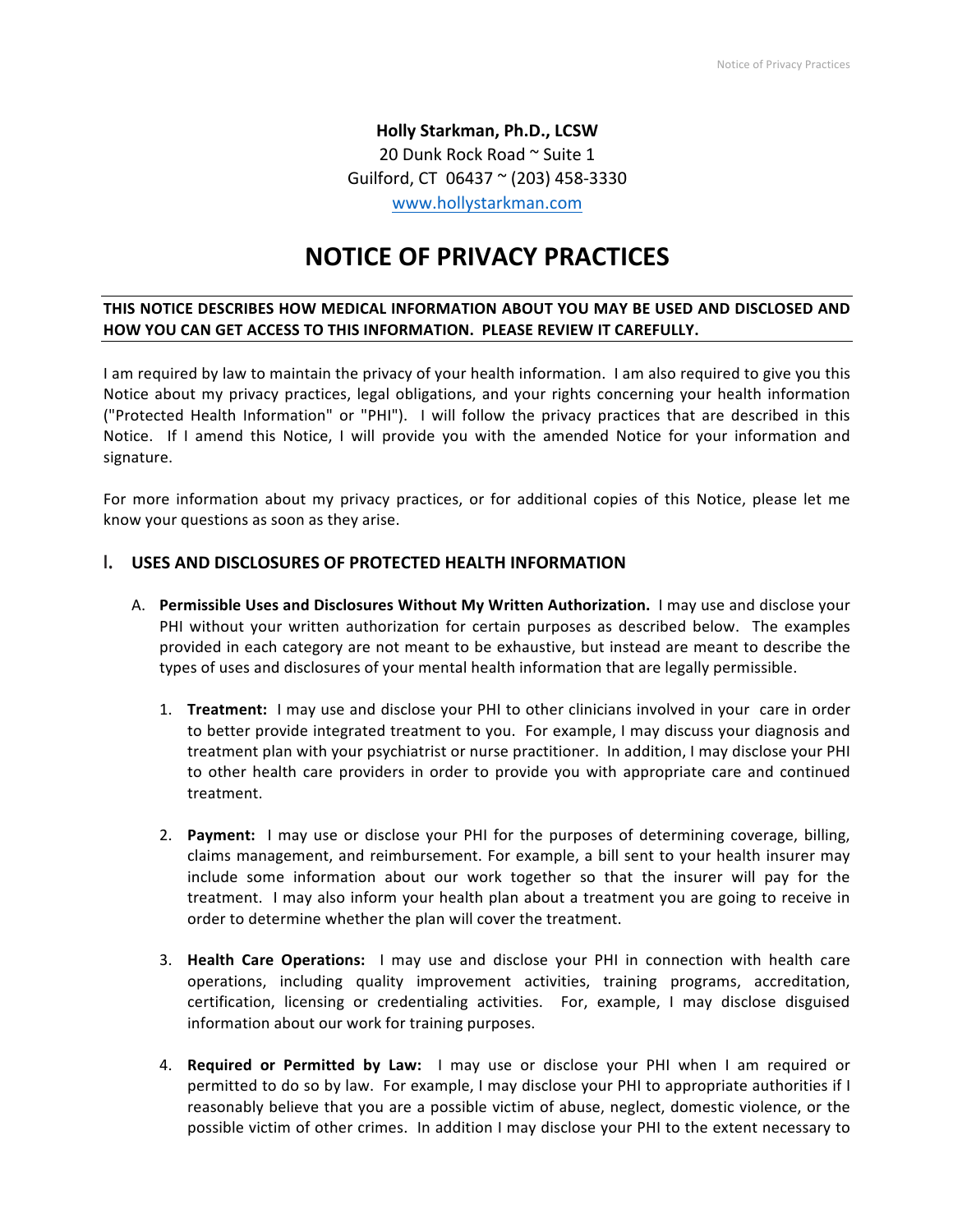avert a serious threat to your health or safety or the health or safety of others. Other disclosures permitted or required by law include the following: disclosures for public health activities; health oversight activities including disclosures to state or federal agencies authorized to access your PHI; disclosures to judicial and law enforcement officials in response to a court order or other lawful process; disclosures for research when approved by an institutional review board; disclosures for workers' compensation claims, and disclosures to military or national security agencies, coroners, medical examiners, and correctional institutions as authorized by law.

## B. Permissible Uses and Disclosures That May Be Made Without My Authorization, But For **Which You Have An Opportunity to Object.**

- 1. **Fundraising:** I may use your PHI to contact you in an effort to offer you new services. I may also disclose PHI to any foundation with which I am connected so that the foundation may contact you in an effort to raise money for its operations. Any fundraising communications with you will include a description of how you may opt out of receiving any further fundraising communications.
- 2. **Family and Other Persons Involved in Your Care.** I may use or disclose your PHI to notify, or assist in the notification of (including identifying or locating) your personal representative, or another person responsible for your care, location, general condition, or death. If you are present, then I will provide you with an opportunity to object prior to such uses or disclosures. In the event of your incapacity or emergency circumstances, I will disclose your PHI consistent with your prior expressed preference, and in your best interest as determined by my professional judgment. I will also use my professional judgment and my experience to make reasonable inferences of your best interest in allowing another person access to your PHI regarding your treatment with me.
- 3. **Disaster Relief Efforts.** I may use or disclose your PHI to a public or private entity authorized by law or its charter to assist in disaster relief efforts for the purpose of coordinating notification of family members of your location, general condition, or death.

## C. Uses and Disclosures Requiring Your Written Authorization.

- 1. **Psychotherapy Notes.** I will not disclose the records of our work that I keep separate from the medical record for my personal use, known as psychotherapy notes, except as permitted by law.
- 2. Marketing Communications; Sale of PHI. I must obtain your written authorization prior to using or disclosing your PHI for marketing or the sale of your PHI, consistent with the related definitions and exceptions set forth in HIPAA.
- 3. Other Uses and Disclosures. Uses and disclosures other than those described in this Notice will only be made with your written authorization. For example, you will need to sign an authorization form before I can send your PHI to your life insurance company or to your attorney. You may revoke any such authorization at any time by providing me with written notification of such revocation.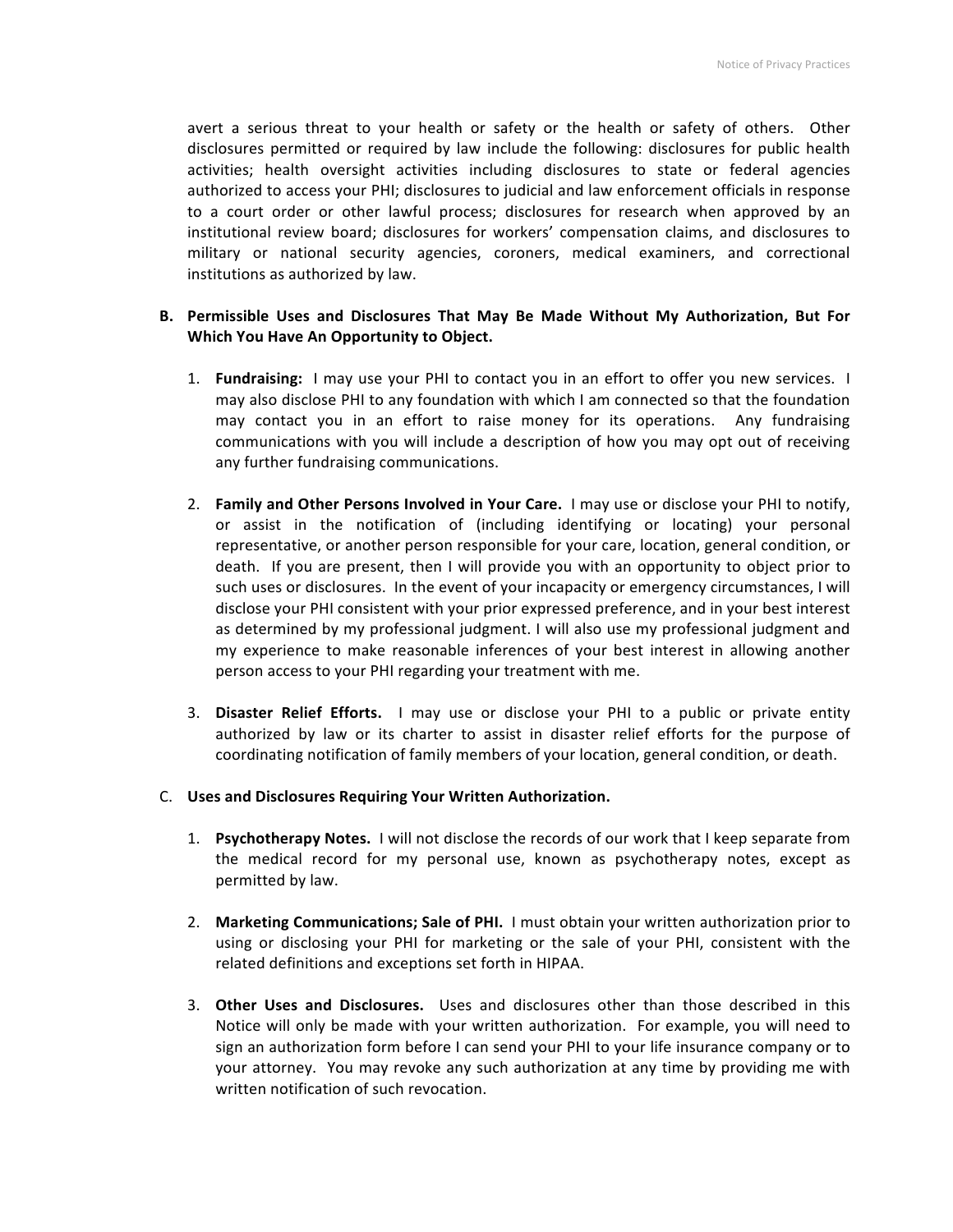### **II. MY INDIVIDUAL RIGHTS**

- A. **Right to Inspect and Copy.** You may request access to your medical records and billing records maintained by me in order to inspect and request copies of the records. All requests for access must be made in writing. Under limited circumstances, I may deny access to your records. I may charge a fee for the costs of copying and sending you any records requested.
- B. **Right to Alternative Communications.** You may request, and I will accommodate, any reasonable written request for you to receive your PHI by alternative means of communication or at alternative locations.
- C. **Right to Request Restrictions.** You have the right to request a restriction on your PHI that I use or disclose for treatment, payment or health care operations. You must request any such restriction in writing addressed to Dr. Holly Starkman 20 Dunk Rock Road, Guilford, CT 06437. I am not required to agree to any such restriction you may request, except if your request is to restrict disclosing your PHI to a health plan for the purpose of carrying out payment or health care operations, the disclosure is not otherwise required by law, and the PHI pertains solely to a health care item or service which has been paid in full by you or another person or entity on your behalf.
- D. **Right to Accounting of Disclosures.** Upon written request, you may obtain an accounting of disclosures of your PHI made by me in the last six years, subject to certain restrictions and limitations.
- E. **Right to Request Amendment:** You have the right to request that I amend your PHI. Your request must be in writing, and should explain why the information should be amended. I may deny your request under certain circumstances.
- F. **Right to Obtain Notice.** You have the right to obtain a paper copy of this Notice by submitting a request to Dr. Holly Starkman at any time.
- G. **Right to Receive Notification of a Breach.** I am required to notify you if I discover a breach of your unsecured PHI, according to requirements under federal law.
- H. **Questions and Complaints.** If you desire further information about your privacy rights, or are concerned that I have violated your privacy rights, please contact me at (203) 458-3330. You may also file a written complaint with the Director, Office for Civil Rights of the U.S. Department of Health and Human Services. I will not retaliate against you if you file a complaint.

## **III. EFFECTIVE DATE AND CHANGES TO THIS NOTICE**

- A. Effective Date. This Notice is effective on \_\_\_\_\_\_\_\_\_\_\_\_\_\_\_\_\_\_\_\_\_\_\_\_\_\_\_\_\_\_\_\_\_
- B. Changes to this Notice. I may change the terms of this Notice at any time. If I change this Notice, I may make the new notice terms effective for all PHI that I maintain, including any information created or received prior to issuing the new notice. If I change this Notice, I will post the revised notice in the waiting area of my office and on my website at www.hollystarkman.com. You may also obtain any revised notice by asking me directly.